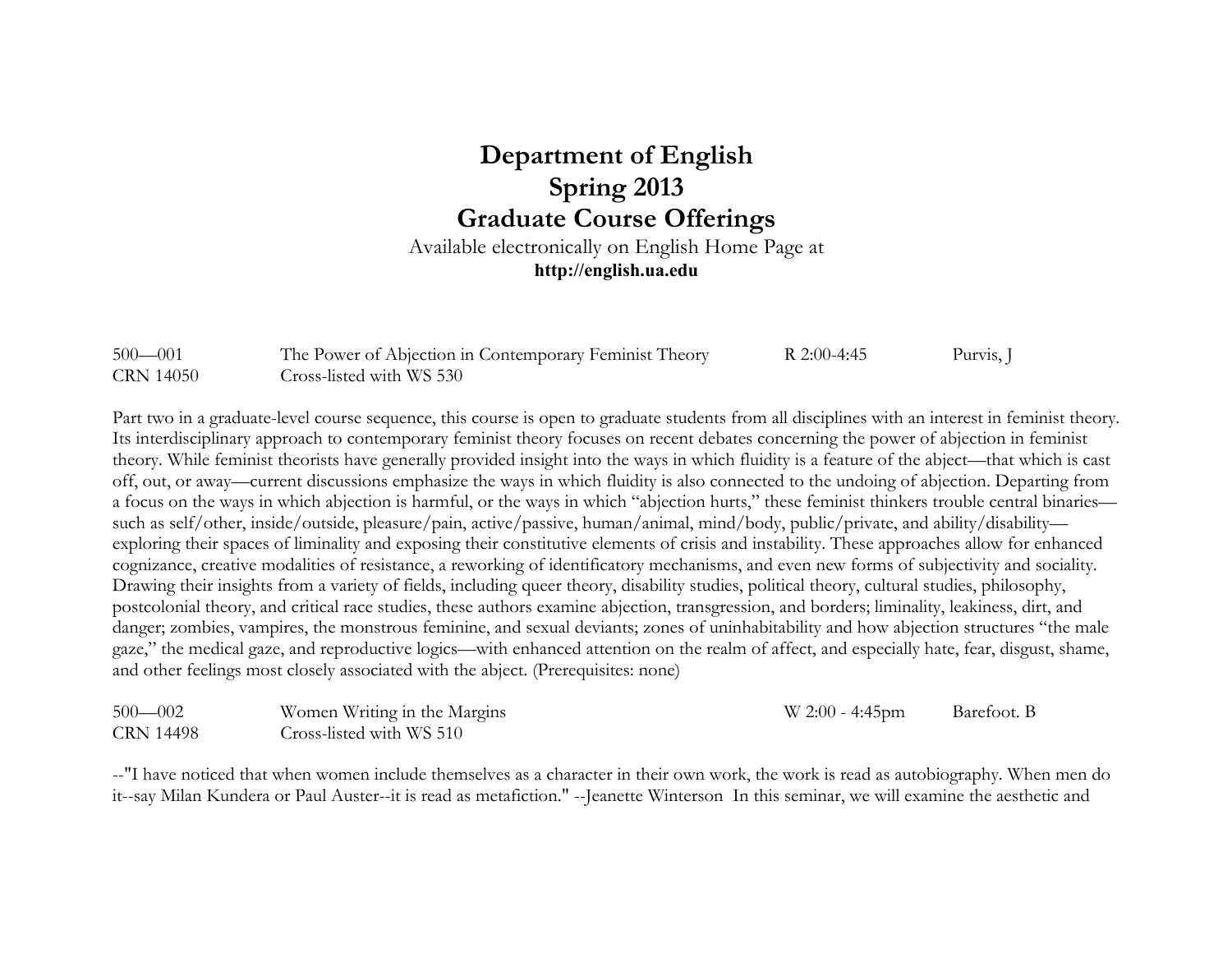formal similarities between avant-garde literature and texts traditionally marginalized because of their association with women and the domestic sphere. These include letters, diaries, household journals, domestic fiction, confessional poetry, cookbooks, and family bibles. Requirements: one presentation, short written responses, and a course project.

| $500 - 004$      | Digital Humanities | $W$ 3:30 - 6:00pm | Ainsworth, D |
|------------------|--------------------|-------------------|--------------|
| <b>CRN 19886</b> |                    |                   |              |

This course is an interdisciplinary introduction to the use of digital technology in the humanities (broadly construed to include all disciplines which examine human culture including History, Literature, Linguistics, and others). Students in the course will investigate the theoretical and methodological issues in applying technology to humanistic research, including identifying the limits and constraints of technology. Students will study a variety of current digital humanities projects (through readings and through guest sessions with the project directors) with an aim to identifying emerging trends, successful models, design values, and potential pitfalls. Students will also learn new technical skills and tools as they work with an existing online digital humanities project.

| $500 - 005$ | Twentieth Century American Feminist Theatre | TR 2:00 - 3:15pm | Burch, S |
|-------------|---------------------------------------------|------------------|----------|
| CRN 14672   | Cross-listed with TH 558--001               |                  |          |

Survey of dramas, performances, criticism and theory and political historical contexts of the American feminist theatre from 1900 through the first decade of the 21st century.

| $EN$ 525 $-001$ | Variation in American English (Dialectology) | $T 2:00 - 4:30 \text{pm}$ | Davies, C |
|-----------------|----------------------------------------------|---------------------------|-----------|
| CRN 16822       |                                              |                           |           |

The study of the experience of the English language in America, with particular emphasis on its development and dialects. We'll explore differences in accent, vocabulary, grammar, and patterns of language use among people from across the United States. We'll look at how dialect differences developed, reflect on how language is a part of our identity, and consider the consequences of linguistic stereotyping, both positive and negative. Ideal prerequisite: EN 620 or a comparable basic course in linguistics, e.g. in the departments of Modern Languages or Anthropology.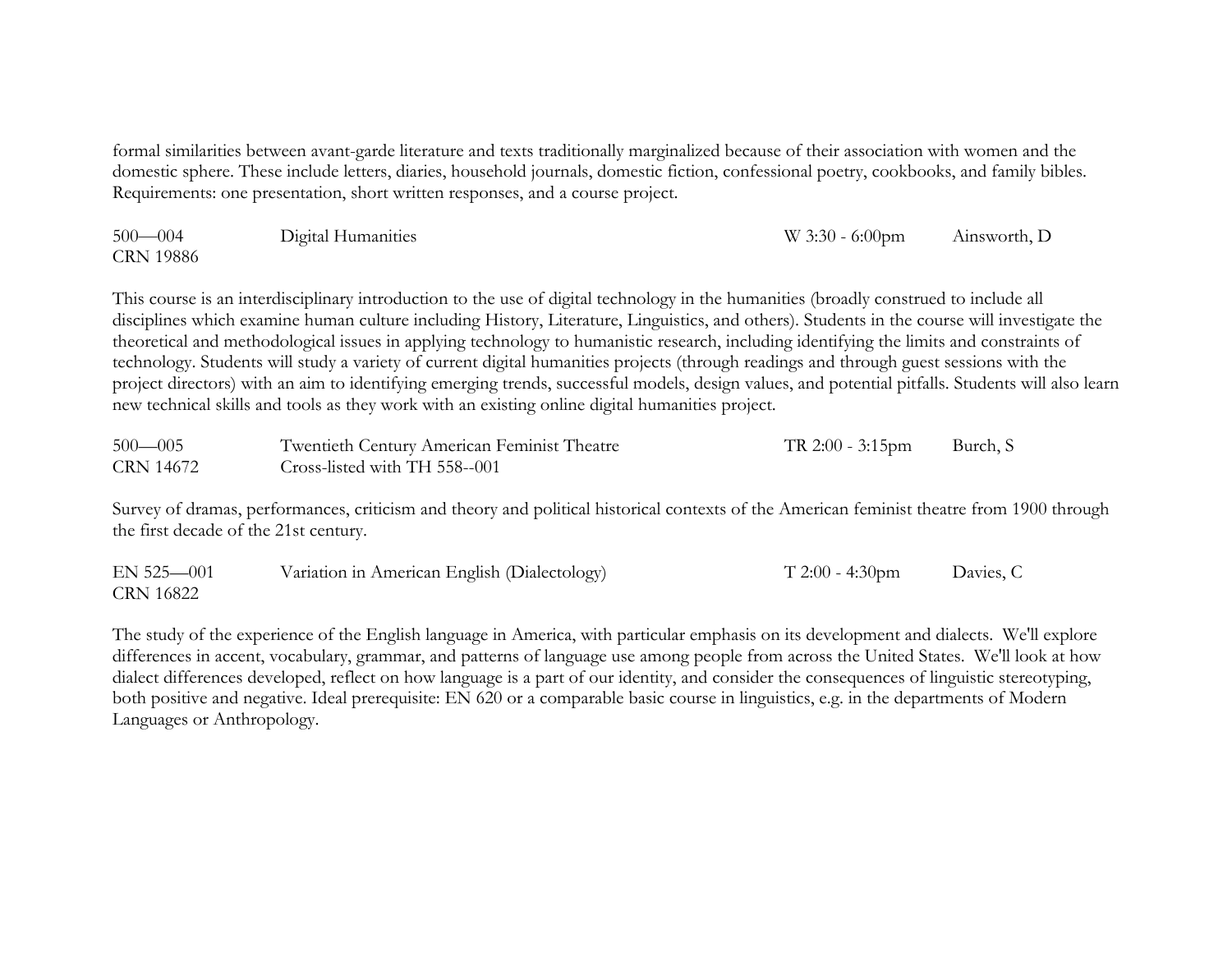EN 532—001 Approaches to Teaching Composition W 10:00-12:30 Handa, C CRN 19701

An introduction to the basic pedagogical approaches to teaching expository writing in secondary and higher education, along with examinations of epistemology, ideology, and traditional conventions underlying such approaches. Innovative pedagogical approaches used in such instruction will be touched on briefly.

We will discuss different writing pedagogies, course goals, objectives, and writing outcomes, the stages of writing as a process, strategies for constructing syllabi and writing assignments, working with student papers, grading, and student conferencing, and training in assessing student writing and understanding problems of some common assessment practices.

Students will be exposed to different types of first-year writing courses as well as advanced writing courses. Among other requirements will be short online response papers, online blog discussion responses, oral presentations, a brief final exam, and a final research paper.

Possible Assigned texts: Johnson, *Teaching Composition: Background Readings*; Lindemann: *A Rhetoric for Writing Teachers*; Tate, Rupiper and Schick: *A Guide to Composition Pedagogies*; Barnett: *Teaching Argument in the Composition Course*; Williams, *Style: Ten Lessons in Clarity & Grace*; LeFevre, *Invention as a Social Act*.

EN 534—001 Teaching College English EN 102 Practicum TR 12:30-1:30 Gardiner, K

Dayton-Wood, A. Robinson, M. Kidd, J.

– Teaching College English Practicum – this two-credit-hour practicum and mentor system is designed to help develop effective pedagogy for teaching composition and to address practical teaching concerns. The course is required for all GTAs with 18 or more graduate hours who are currently teaching EN 102 at UA for the first time; it will consist of a one-hour large group meeting and a one-hour small group mentor meeting each week. Prerequisite: successful completion of EN 533.

Tuesdays, 12:30-1:30 – large group meetings (all sections in MR 301) Thursdays, 12:30-1:30 – small group meetings with each of the four mentors in separate rooms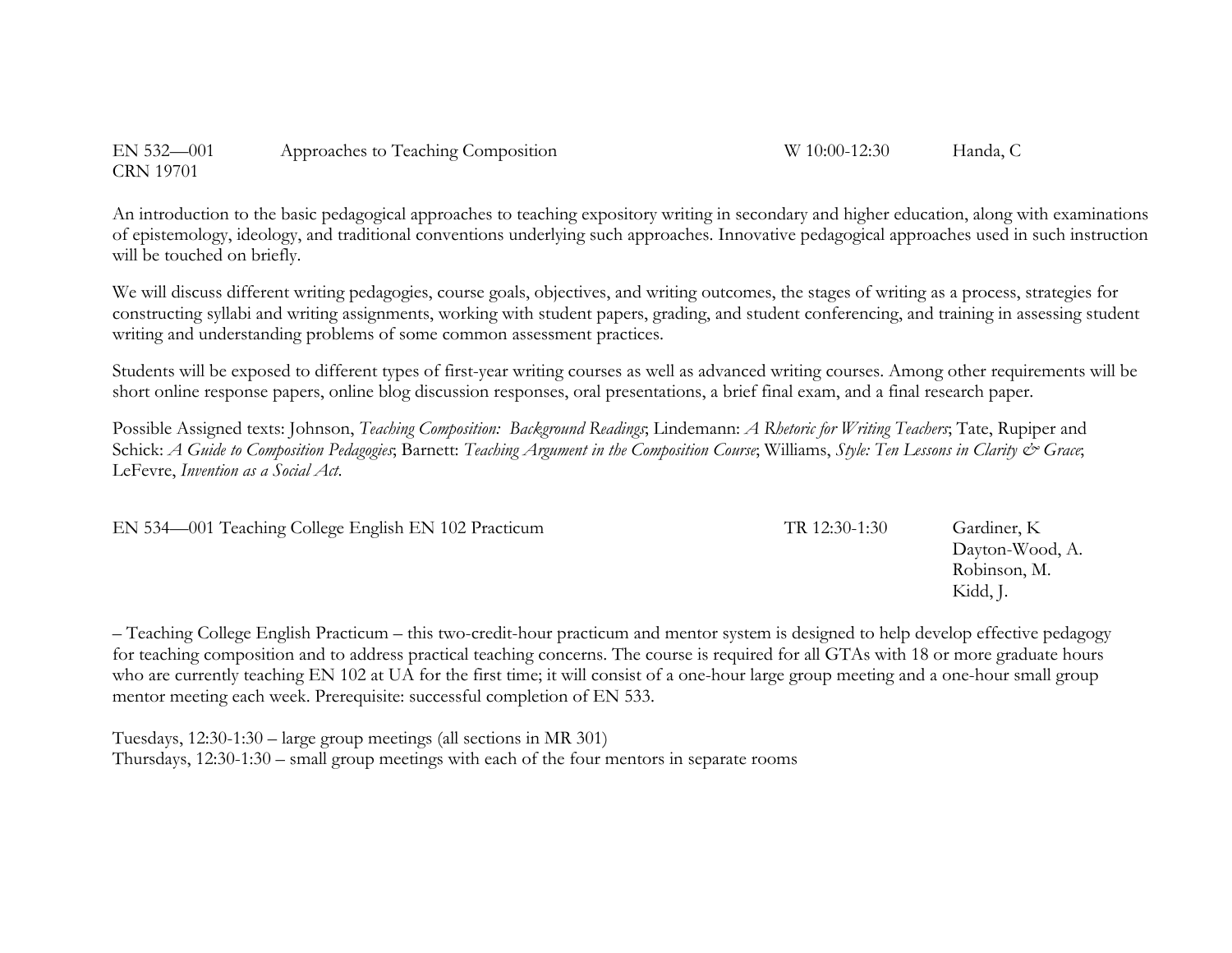| <b>CRN 17071</b>                |                                                                                                                                                                                                                                                                                                                                                                                                                                 |                    |            |
|---------------------------------|---------------------------------------------------------------------------------------------------------------------------------------------------------------------------------------------------------------------------------------------------------------------------------------------------------------------------------------------------------------------------------------------------------------------------------|--------------------|------------|
|                                 | This workshop will be conducted in the hypoxic mode. Enrollment limited to students with approved portfolios (approval secured upon<br>admission to the MFA program or during advising period — see creative writing director). Focus will be discussion of original student<br>writing; other reading and writing may be assigned.                                                                                             |                    |            |
| EN 601-002<br><b>CRN 17205</b>  | Novel Workshop                                                                                                                                                                                                                                                                                                                                                                                                                  | Monday 6:00-8:30   | Wells, K   |
| workshop.                       | This is the first semester of a year-long course on the writing of a novel and is designed for students enrolled in the graduate writing<br>program. This semester will be devoted to a focused discussion of the elements of crafting the long form as we read a diverse selection of<br>novels. Writers will research and hatch the beginnings of their own books and will be expected to turn in and talk about chapters for |                    |            |
| $603 - 001$<br><b>CRN 11210</b> | Graduate Poetry Workshop                                                                                                                                                                                                                                                                                                                                                                                                        | $M 2:00 - 4:30$ pm | Brouwer, J |

EN 601—001 Prose Workshop M 2:00 - 4:30pm Martone, M

This is a workshop course, and the bulk of our time will be spent discussing the poems you write. However, on the theory that lively reading can aid and abet lively writing, we will also read and discuss poetry and criticism by others. This course is open to all MFA students. Other interested graduate students must submit a sample of 5-7 pages of poetry to the director of creative writing well before preregistration to be considered for admission.

| $EN 605 - 001$ | Nonfiction Workshop                        | W 10:00 - 12:30pm Wisenberg, S.I. |  |
|----------------|--------------------------------------------|-----------------------------------|--|
| CRN 16825      | More is More: Research in Creative Writing |                                   |  |

Research can enhance a written work in so many ways--by providing authenticity, context, raw material, humor, juxtaposition, heft, lightness, and much more. In this class we will study successful uses of research in fiction, nonfiction, poetry and performance. Students will work consistently on individual projects. They will research by digging through government and other official documents; examining old ledgers, diaries, photos, material culture, archives, private collections, videos, transcripts; sorting through online resources; observing and interviewing. They will learn how to file Freedom of Information Act requests, how to reconstruct scenes, and how to use imagination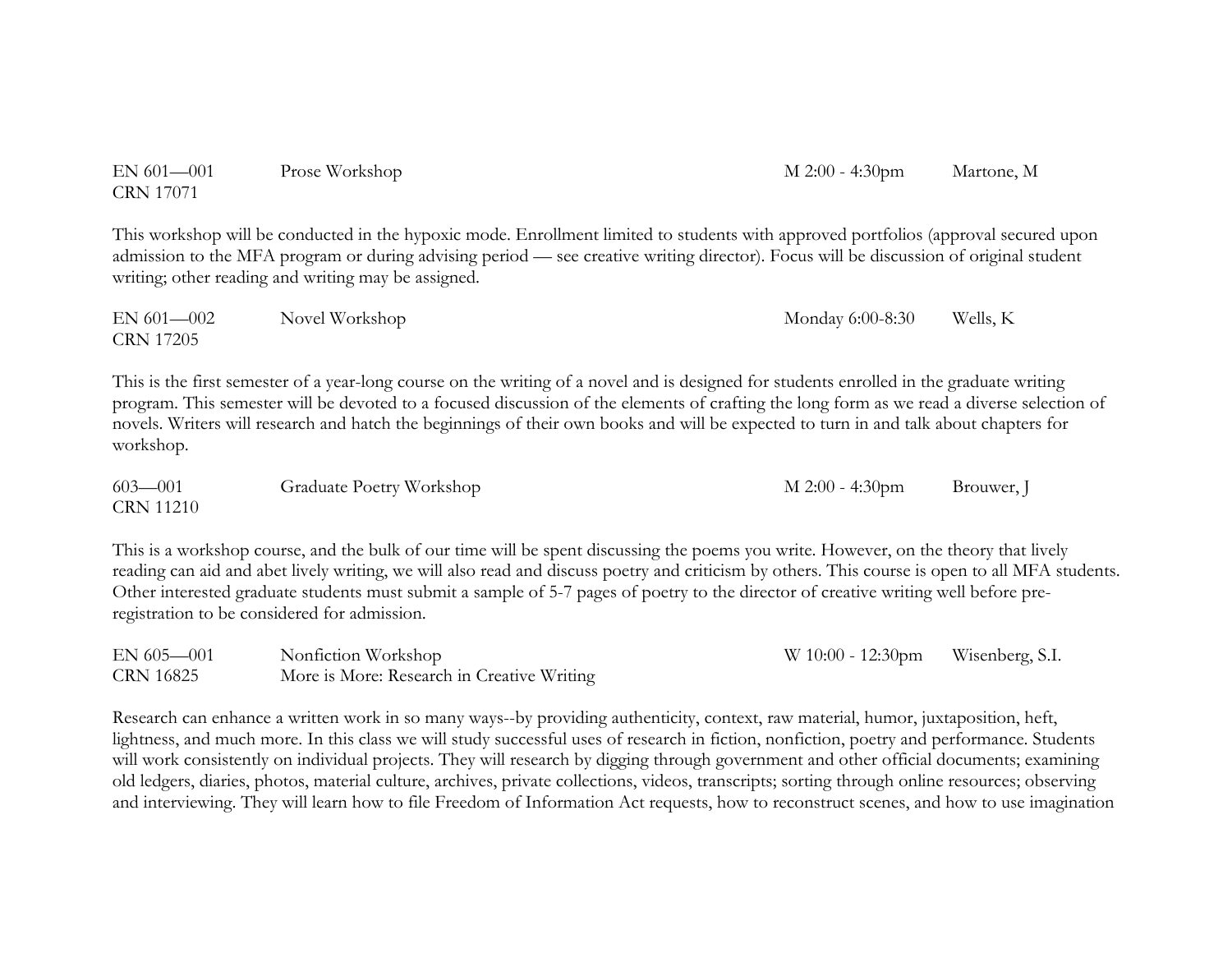without bamboozling the reader. Students will be encouraged, but not required, to use local sources. Students with particular projects in mind are invited to contact the instructor as soon as possible so that their interests can be included in the course.

We will read from a course packet as well as required texts:

## Required texts:

*Telling True Stories: A Nonfiction Writer's Guide* from the Nieman Foundation at Harvard University, ed. Mark Kramer, http://www.powells.com/biblio/2-9780452287556-6

## *Talk to Me: Travels in Media and Politics* by Anna Deavere Smith,

http://www.powells.com/s3?kw=&title=talk+to+me&exact\_title=1&author=smith&publisher=&section=&class=0&binding=0&sort=b y\_relevance&location=all&received\_date=0&perpage=25&isbn=

| $608 - 001$      | (same class/special time) | M 12:00-12:50 | Behn, R |
|------------------|---------------------------|---------------|---------|
| <b>CRN 11185</b> | (same class/special time) | W 4:30-6:00   |         |

This course is the pedagogical component of the Creative Writing Club (CWC), a Tuscaloosa-wide after school program for high school students. We draw motivated high school writers from a dozen schools in Tuscaloosa and invite them to Morgan Hall on Wednesdays after school to work with us. The CWC will begin its eighth season this spring. We have had grant support from the Tuscaloosa Arts Council and the Alabama State Council on the Arts. For a sense of what we've done in the past, visit www.bama.ua.edu/~cwc. We will meet twice each week—once with just the graduate students, to organize the club, discuss pedagogy, and design lessons; and once with the high school kids to conduct the CWC. Prior teaching experience is not necessary. Most of the teaching is done in pairs or teams of graduate students working together. By semester's end, we will produce a publication of the students' work and a big reading. Meanwhile, we will refine the original creative writing lessons we develop along the way, writing them into chapters for a future textbook. This course is open to all MFA students. Other graduate students with experience in creative writing are sometimes admitted with permission of the instructor.

| $EN 608 - 002$ | A Matter of Time | TR 11:00-12:15pm Rawlings, W |  |
|----------------|------------------|------------------------------|--|
| CRN 16826      |                  |                              |  |

Flashback, flash-forward, pause, reversal, compression, dilation, simultaneity: how does time unfold in fiction? From Irving's big leap in "Rip Van Winkle" to T.C. Boyle's compression of a whole life into just a few pages in "The Hit Man," writers have manipulated time. Our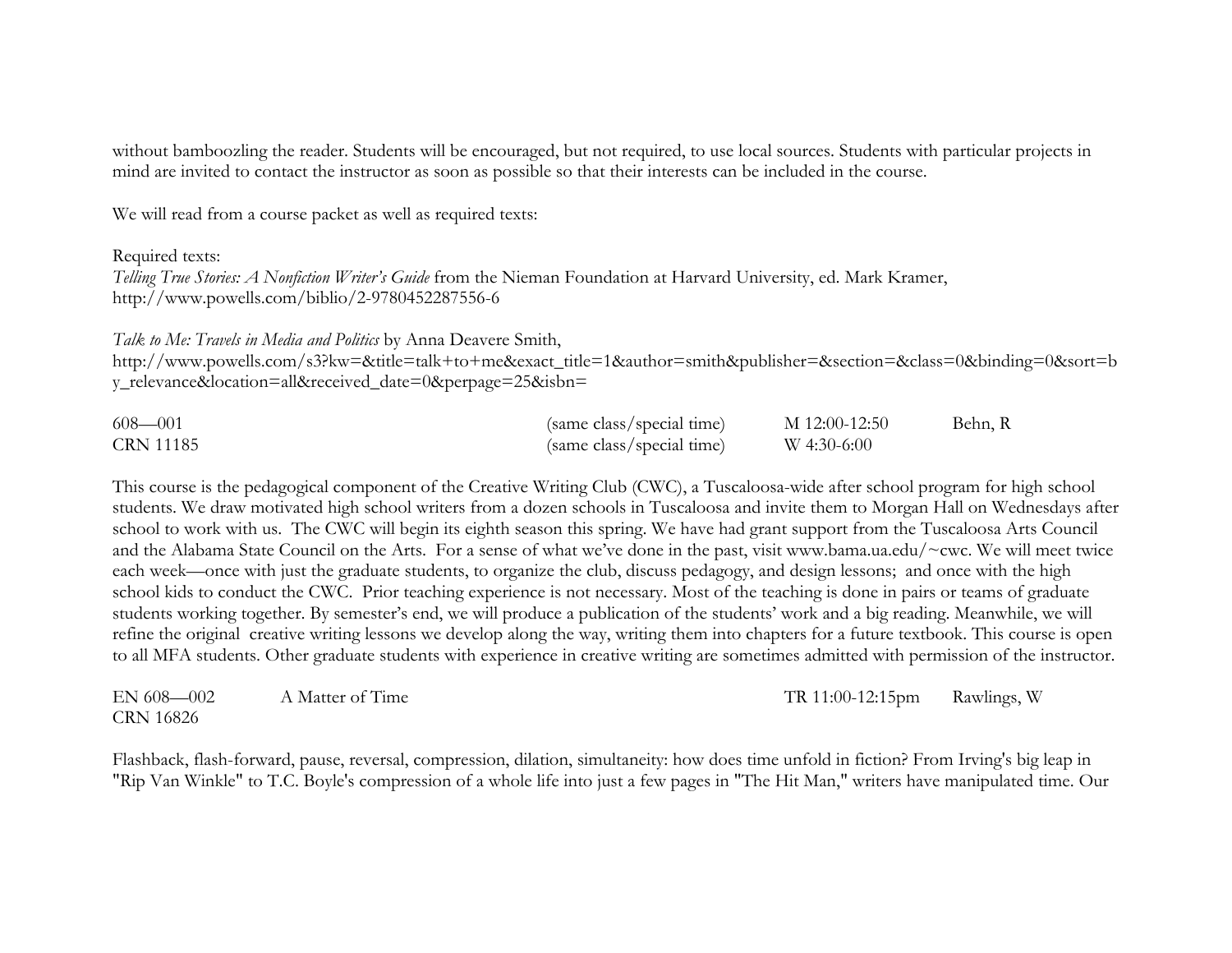goal will be to write several creative pieces that use time in new and interesting ways. Possible texts include Munro, *The Love of a Good Woman*; Baker, *The Fermata*; Salter, *Light Years*; Hollinghurst, *The Stranger's Child*; Beard, *The Boys of My Youth*.

| $EN 608 - 003$   | <b>Canon Nonfiction</b> | $T 2:00 - 4:30$ pm | Madden, D |
|------------------|-------------------------|--------------------|-----------|
| <b>CRN 13920</b> |                         |                    |           |

A survey of canonical works of nonfiction in the United States from 1900 on. As with all canonical surveys, we'll spend time investigating issues of canon-formation, among them inclusion v. exclusion, audience and market, and timeliness v. timelessness. In addition to nonfiction writing projects, we'll look mostly at book-length works with essays here and there. Possible authors include Henry Adams, James Agee, Maya Angelou, James Baldwin, Truman Capote, Rachel Carson, Joan Didion, Annie Dillard, Mary Karr, Jamaica Kincaid, Phillip Lopate, Norman Mailer, John McPhee, Vladimir Nabokov, Susan Orlean, Mary Roach, Oliver Sacks, David Sedaris, Randy Shilts, Susan Sontag, Gay Talese, Hunter S. Thompson, David Foster Wallace, E.B. White, and Tom Wolfe.

| EN 608--004      | Topographies: A Salon | $R$ 2:00 - 4:30pm | Streckfus, P |
|------------------|-----------------------|-------------------|--------------|
| <b>CRN 17070</b> |                       |                   |              |

Our subject for the selection of outside texts will be topographies, whether imagined, figurative, or real. Given this subject, we will, no doubt, think about place and the absence of place, setting and the absence of markers that designate setting, dreamscapes, nether-worlds, cityscapes, domestic spaces, landscapes. We will likewise examine contours, shapes, and patterns effected through other aspects of literary form. Depending on the interests of participants, we may examine our subject through a variety of media and genres, such as film, fiction, interview, television, poetry, and literary criticism.

The salon will be organized into two time-periods each week. Fifty minutes of each salon will be devoted to the discussion of a new text and writing prompts (instructions for a writer to follow) that members have designed in response to that text. The remaining hour and a half of the salon will be devoted to the examination of new writing in progress by each participant, produced in response to a writing prompt from a previous week.

During the first six weeks of the semester, I will present our readings, to offer members a model and give them a chance to get their minds around our topic. Each week's reading will take a maximum of an hour and half to complete and will be excerpted when that is necessary. Alongside each text, I will present a reading essay I have written with an eye towards the implications that the outside text might have as a jumping off point for the production of new writing.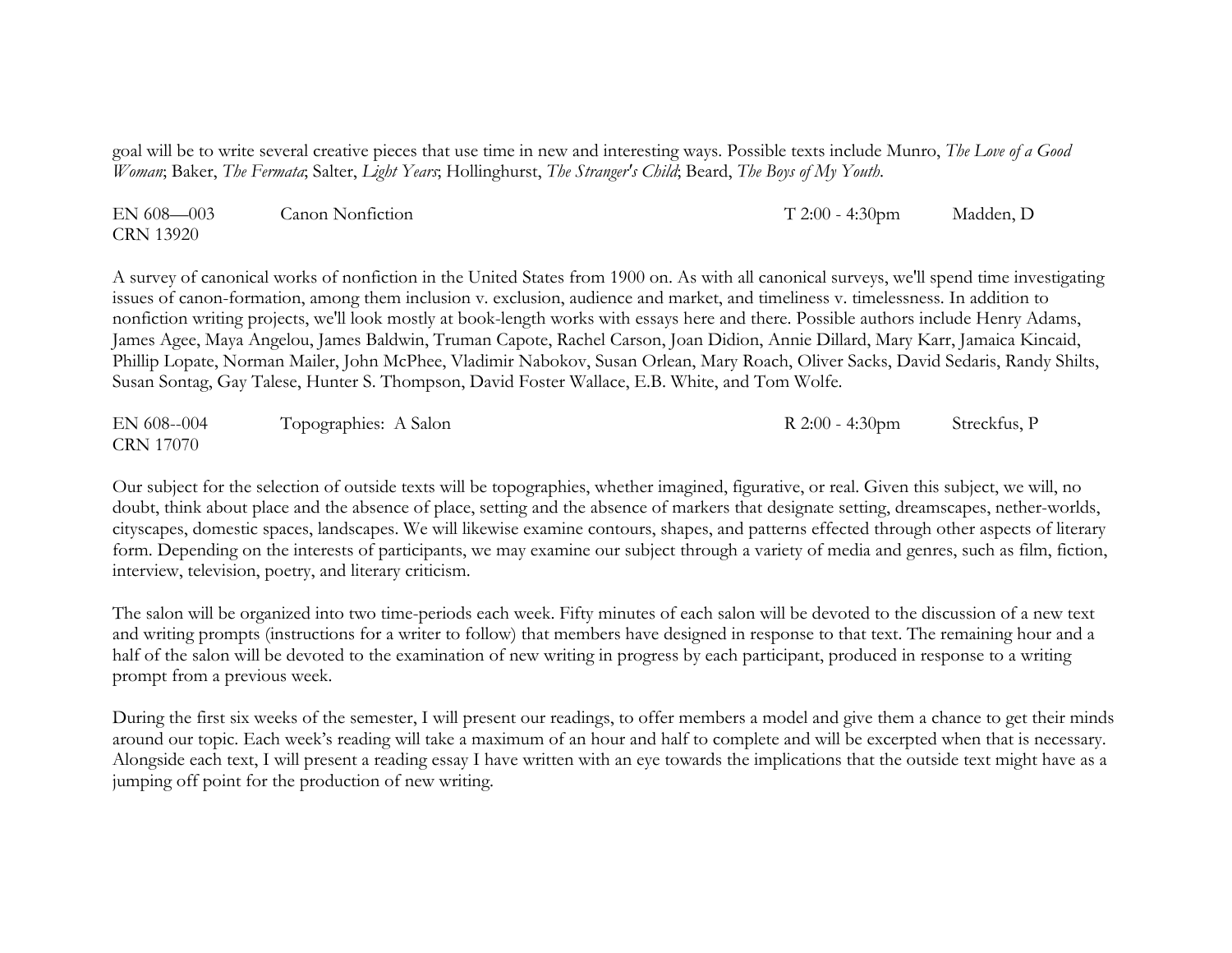Once it feels that we have gathered up speed as a group (and this may not be until mid-semester), committees of two to three participants will begin to select readings for the salon, well in advance and with my support, and present their own reading essays. On a week when a committee's essays are due, they will be excused from presenting new writing in progress during the second part of the class. They are also excused the following week from designing a writing prompt for the reading they have presented.

The first six weeks' texts, which I will present alongside introductory essays: 1) Agnes Varda's film *Les glaneurs et la glaneuse* (2000), 2) Anne Carson's "The Glass Essay," 3) Book 18 (Achilles's Shield) of Homer's *Iliad* paired with fiction-writer Alan Cheuse's essay "Traces of Light," 4) two chapters from Gaston Bachelard's *The Poetics of Space*, 5) excerpts from John Steinbeck's *Log from the Sea of Cortez* paired with Juliana Spahr's poem "things of each possible relation hashing against one another," and 6) sections of Abe Smith's book-poem *Hank* paired with poet Matthew Cooperman's essay "A Poem Is a Horizon."

Examples of the type of texts you may choose to examine when it comes time: "Part II: Time Passes" from Virginia Woolf's *To the Lighthouse*, John Ashbery's *Girls on the Run* beside the work of Henry Darger, D. A. Powell's *Useless Landscape*, Nikki Giovanni's poems of place in *Blues: For all the Changes*, William Christianberry's photographic monograph *Blackbelt*, a part of Pound's "Pisan Cantos," Georges Perec's memoir in spaces *Species of Spaces*, Rimbaud's proto-surrealist landscapes in *The Illuminations*, an essay from Gary Snyder's collection of essays *A Place in Space*, Walker and Agee's *Let us Now Praise Famous Men*, the catalogue for visual artist Matthew Barney's *The Cremaster Cycle*, New York Times video interview/feature with the artist Maya Lin on her landwork "Wave Field," Akira Kurosawa's film *Dreams*, a tour of the Rural Studio Project's work at Mason's Bend, an episode from the 70s television series *Lost in Space*, or from the contemporary series *Lost*.

| $609 - 001$      | Small and Independent Presses | $W$ 4:30 - 5:30 pm | Wells, K |
|------------------|-------------------------------|--------------------|----------|
| <b>CRN 11805</b> |                               |                    |          |

As the range of commercially published literature has narrowed, small and independent presses have proliferated to pick up the slack, addressing a need and appetite for books that are, in one way or another, daring, unconventional, ambitious, or challenging. In this onehour course, we will research some of these presses and take a look at the authors they publish.

| $EN 609 - 002$   | Form Theory Practice: Creative Writing Pedagogy | $T$ 4:30-5:30 | Madden, D |
|------------------|-------------------------------------------------|---------------|-----------|
| <b>CRN 15843</b> |                                                 |               |           |

This course is required for all GTAs teaching creative writing (EN 200, 301, or 303) for the first time during the Spring 2012 semester. Email the instructor with any questions: dmadden@ua.edu. If you are registered for a Tuesday class that ends at 4:30, the registration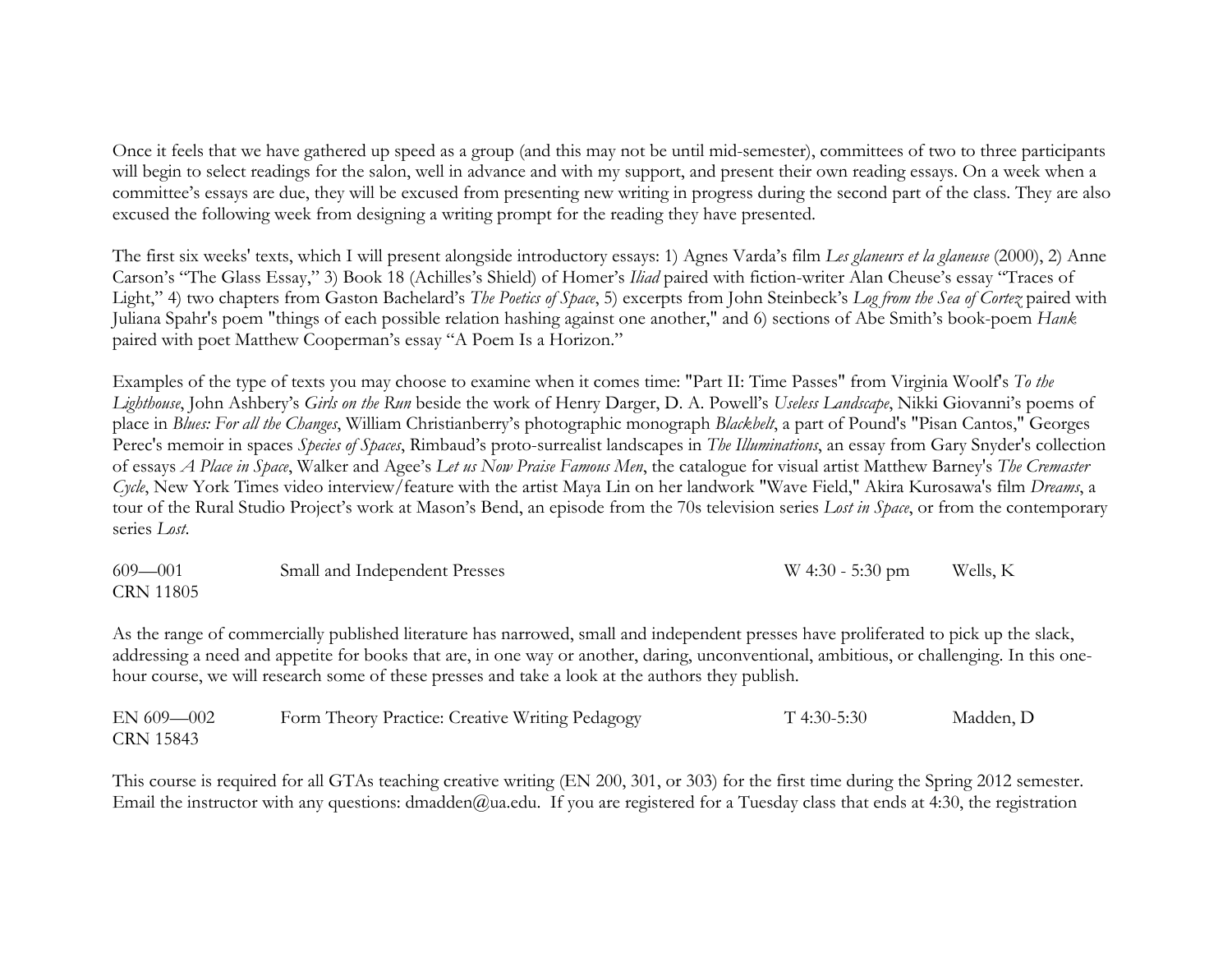computer is not going to let you sign up for this class, because it will think that you have a time conflict. Do not be deterred! See the Graduate Office for an override.

| $610 - 001$ | TESOL Methods and Theories | $W 2:00 - 4:30 \text{pm}$ | Liu, D |
|-------------|----------------------------|---------------------------|--------|
| CRN 17526   |                            |                           |        |

This course offers an overview of the theoretical bases and practical applications of approaches to Teaching English to Speakers of Other Languages (TESOL). We will cover topics, such as the linguistic, psychological, and social aspects of second language learning, learner motivation, integrated skills teaching, successful teaching principles and strategies, choosing materials, assessment, culture in the classroom, and technology as a classroom resource.

| $612 - 001$ | Topics in Applied Linguistics/TESOL: | M 2:00 - 4:30pm | Liu, D |
|-------------|--------------------------------------|-----------------|--------|
| CRN 17528   | Teaching Vocabulary and Grammar      |                 |        |

Vocabulary and grammar are arguably the two most important parts in language learning. Using contemporary linguistic theories and approaches, such as cognitive/corpus linguistics and construction/pattern grammar, this course explores effective and creative ways of teaching vocabulary and grammar. Via readings and discussions, the class will gain a sound understanding of the new theories and will use them to critically examine lexico-grammatical descriptions and teaching practices in existing language textbooks and reference materials. In addition, students will, individually and collectively (in groups), develop lexico-grammatical teaching activities, exercises, assessment instruments, and lesson plans and share them in class.

617—001 Teaching Academic Language Skills to Non-Native English Speakers R 2:00 - 4:30 Nelson, R CRN 16888

Contact instructor for information: rnnelson@bama.ua.edu

| En $640 - 001$   | Literature of the Early Atlantic in Red, White, and Black | $T10:00$ am - 12:30pm Smith, C |  |
|------------------|-----------------------------------------------------------|--------------------------------|--|
| <b>CRN 19093</b> |                                                           |                                |  |

This seminar explores early Atlantic literature, that body of texts written in or about those regions bordering the Atlantic Ocean in the 17th - 19th centuries, which would include the Americas, the Caribbean, and England. Because the majority of that literature was produced as a consequence of cross-cultural interactions among Indians, black Africans, and Europeans, we will examine the extent to which the texts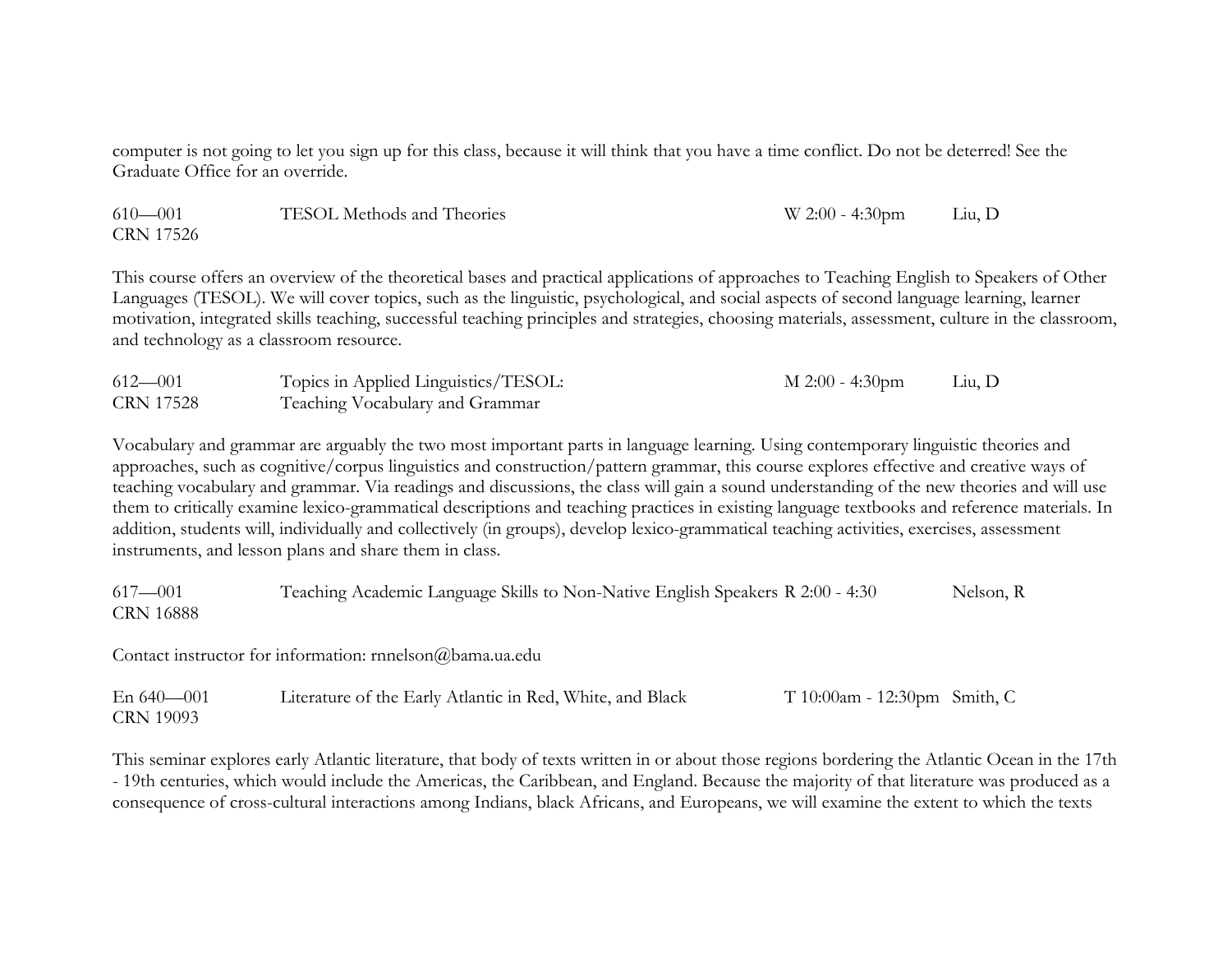affirm or challenge certain myths of contact regarding vanishing Indians, subhuman black slaves, and European Casanovas.

This seminar mirrors the current push in early American studies to think about the literature of the early Americas as product of a wider trans-Atlantic circulation of bodies, social ideas, and economies. Students will read a range of texts, traditionally labeled as either early American, early Caribbean or Renaissance literature. We will muddle those canonical boundaries, putting into conversation works such as the following: Shakespeare's *The Tempest*, Aphra Behn's *Oroonoko*, Ann Bradstreet's poetry, Mary Rowlandson's *Sovereignty* and *Goodness of God*, Equiano's *Interesting Narrative*, Samson Occom's sermons, Phillis Wheatley's poetry, and James Fenimore Cooper's *The Pioneers*. Major assignments include a class presentation and publication-quality seminar paper. 643—001 Black Mountain Extensions W 6:00 - 8:30pm Lazer, H

CRN 13915

We will read and discus the work of four poets (and some related essays, music, and visual art). The four poets: George Oppen, Robert Creeley, John Taggart, and Larry Eigner. For Oppen, the related writing may include an essay or two by Heidegger; for Creeley, we'll branch out to various arts collaborations (the photographs by Elsa Dorfman and other Creeley collaborations with visual artists); for Taggart, jazz (Coltrane especially) and R&B, as well as Rothko (particularly the Rothko Chapel); for Eigner, the emerging field of disability studies. With Eigner, the 4-volume Collected has recently been published, and we at the UA Press will have the opportunity to consider a Selected as well as some very interesting correspondence. What to name the course? Poetry As Thinking? Black Mountain Extensions? Poetry and the Space of the Page? Late Modernisms? Students' writing for the course may vary in format from traditional scholarly analytical papers to poems written in the mode of the writers we consider. Seminar participants will be expected to do supplemental reading and to make periodic reports to the group to enhance our reading pleasure.

EN 652—001 Theories of Teaching Composition R 3.30 - 6:00pm Robinson, M B CRN 19095

This course will provide a theoretical and historical overview of the major theories and philosophical underpinnings informing the field of rhetoric/composition studies. We will discuss major assumptions in the field, the evolution of the discipline, and more recent theoretical developments as they pertain to the composition classroom and specific pedagogical activities. Required texts will include works by the following scholars: Stephen North; Lance Massey and Richard C. Gephardt; Victor Villanueva and Kristin L. Arola; Gary Tate, Amy Rupiper, and Kurt Schick; Keith Gilyard, Sharon Crowley, and many more (as these texts include the works of many scholars). Weekly response papers and a seminar-length research paper will be required.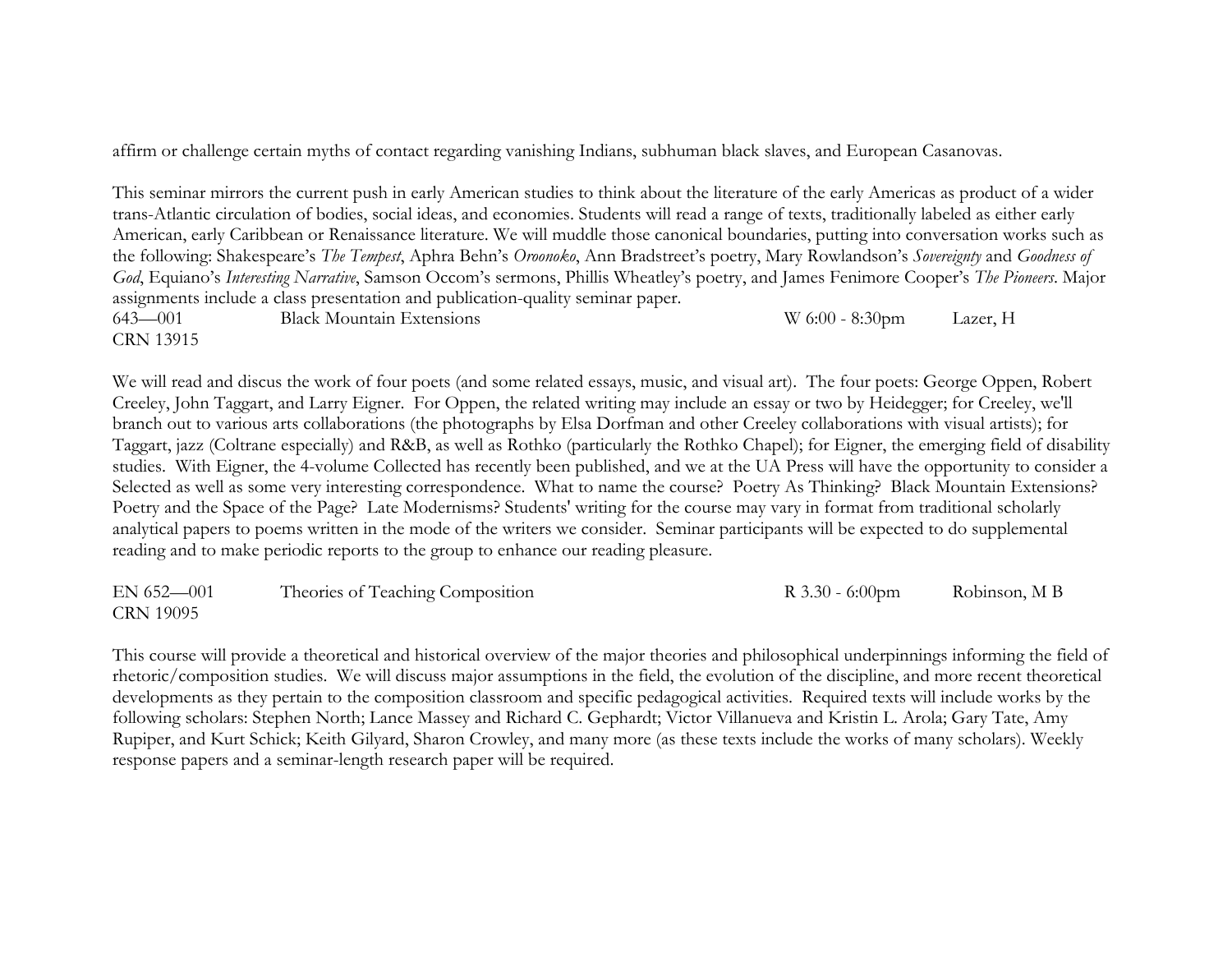EN 662—001 Medieval Allegory T 2:00 - 4:30pm Cook, A CRN 19097

While medieval writers inherited allegoresis—the method of reading allegorically—from classical antiquity, it was for the Middle Ages to create texts consciously written as allegory. In this course we will study the origins and evolution of allegory, paying special attention to how poets and exegetes used allegory to negotiate the West's evolution from classical paganism to Christianity. Over the course of the semester, we will consider questions such as how allegory should be defined, what medieval authors conceived as the distinctive uses and pleasures of allegory, and whether the advent of Christianity also hails the advent of a new understanding of personal interiority, one which lends itself especially well to allegorical representation.

Primary texts will include selections from Plato, Augustine, Boethius, Prudentius, Macrobius, Guillame de Lorris and Jean de Meun, Dante, Chaucer, and Christine de Pizan. We will also read selections from Derrida's metaphysical history of the Western subject, *The Gift of Death*. The reading schedule for the course is intensive. Written requirements include one class presentation and one 15 page research paper, eligible for revision at the end of the semester.

| $EN 667 - 001$   | Shakespeare in Performance Practicum | R $2:00 - 4:30$ pm | O'Dair, S |
|------------------|--------------------------------------|--------------------|-----------|
| <b>CRN 19098</b> |                                      |                    |           |

"O Romeo, Romeo, wherefore art thou Romeo?" Not in this version of the Performance Practicum. Instead we will focus on Shakespeare's *Julius Caesar*, *Henry VIII*, *Macbeth*, and *Othello*, and as a bonus, Wycherley's *The Country Wife*. We will see all of these live: *Macbeth* in Montgomery at the Alabama Shakespeare Festival; *Othello* in Tuscaloosa at the Marian Galloway Theater, and *Julius Caesar*, *Henry VIII*, and *The Country Wife* in Staunton, Virginia at the American Shakespeare Center. The course asks literature students, often buried in the archive, to think about how writers adapt a classic text and how directors and actors bring a text to the stage (or screen—we'll view some film versions, too). Toward that end, we will work with Professor Steve Burch of the Theater department and with actors at the American Shakespeare Center, in hopes of developing our skill at reading a playtext as a performance script. Performance itself might occur!

Requirements: two short papers and one long paper. Mandatory attendance at the performances, all of which will be subsidized through the generosity of the Hudson Strode Program in Renaissance Studies, the Department of English, and The College of Arts and Sciences and The Graduate School at the University of Alabama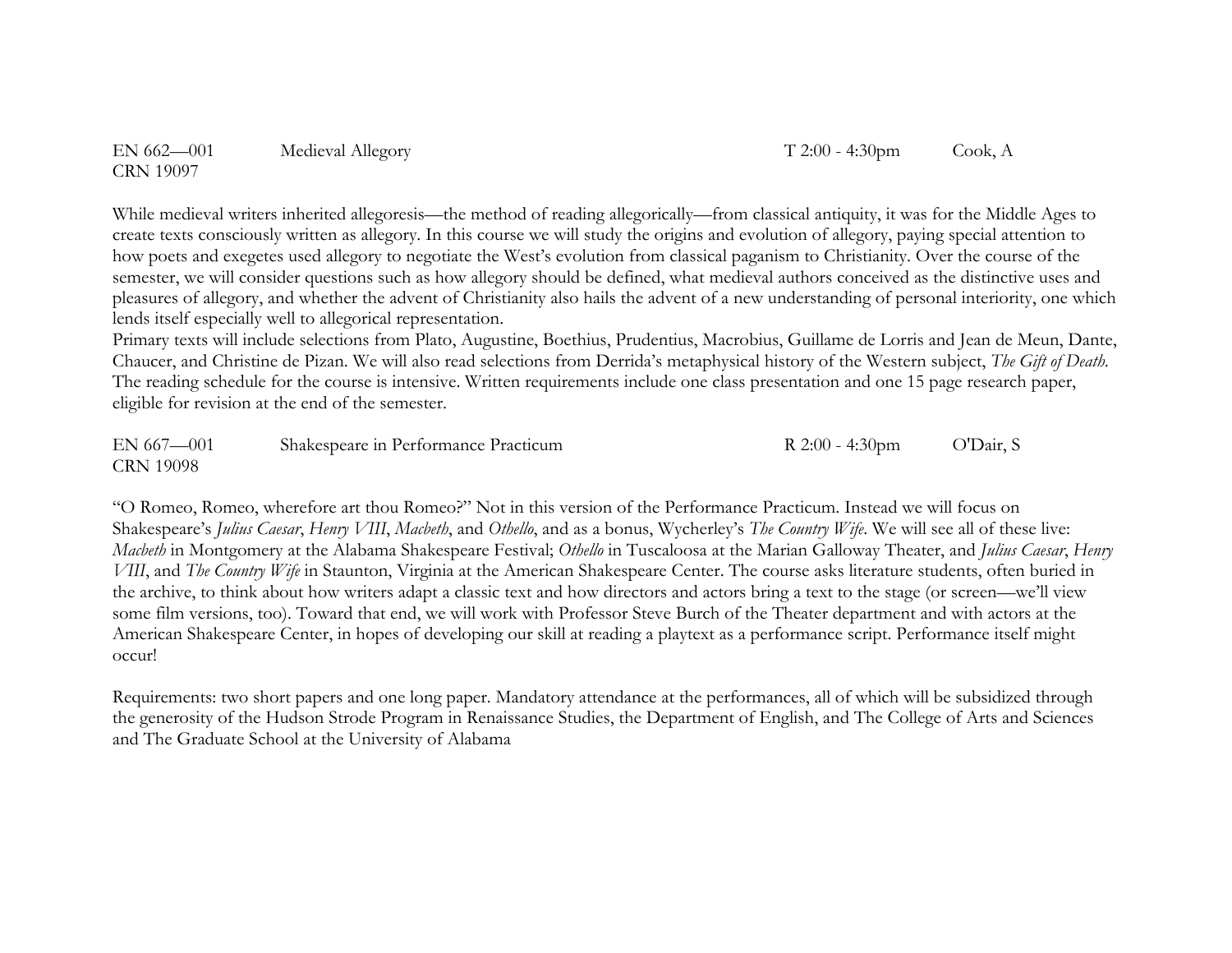EN 674—001 Gender and Sexuality in the Eighteenth-Century Novel TR 9:30 - 10:45am Weiss, D CRN 16830

The eighteenth century, the period in which the English novel emerged as a discrete genre, was time of tremendous social, economic, and philosophical change. From the beginning, representations of gender and explorations of female sexual identity were central to the novel's interests, and female subjective experience was thematized throughout the century by male and female writers alike. The purpose of this course is to look at issues of gender and female experience as they were presented, problematized, and debated in novels and novellas written in the long eighteenth century.

The course will include both novels and supporting primary sources (excerpts from conduct manuals, early feminist tracts, and antifeminist responses) selected for their historical importance and will conclude with the "Rights of Woman" controversy and its aftermath. As there are many variations among editions, students are urged to purchase the texts ordered for the class. (This is most important for Pamela, because only the Oxford text is based on the original, 1740 edition). Required supporting primary materials and critical articles on the readings will be available as PDF files on Blackboard.

Requirements are frequent participation, weekly written responses, and a 15 page term paper.

Novels and novellas may include: Eliza Haywood, *Love in Excess* and "Fantomina;" Samuel Richardson, *Pamela*; Henry Fielding, *Shamela*; Frances Burney, *Evelina*; Maria Edgeworth, "Angelina," and Jane Austen, *Mansfield Park*.

Supporting primary materials will include excerpts from works by Mary Astell, Mary Wollstonecraft, Jean-Jacques Rousseau, David Hume, and Hannah More.

EN 690—1 Modernist Autobiography W 2:00 - 4:30pm Wittman, E CRN 19099

Modernist autobiography, which often draws an arc back to the speculative mood and variable lengths of Montaigne's Essays, typically challenges the established narrative conventions of the genre. In place of the traditional life-narrative justifying—and, in the most rapturous instances, consecrating—the self as it moves toward, and ultimately claims, what is truly its own, it might concentrate on short periods of a person's life (a growing season as in Joyce's autobiographical novel A PORTRAIT OF THE ARTIST AS A YOUNG MAN); or else it can choose to restrict its focus to a particular, life-defining and often life-altering problem—sexual abuse, such as the childhood molestation Virginia Woolf confronts in her sketches of the past; or addiction, such as the alcoholism dramatized in Jean Rhys's depressive but